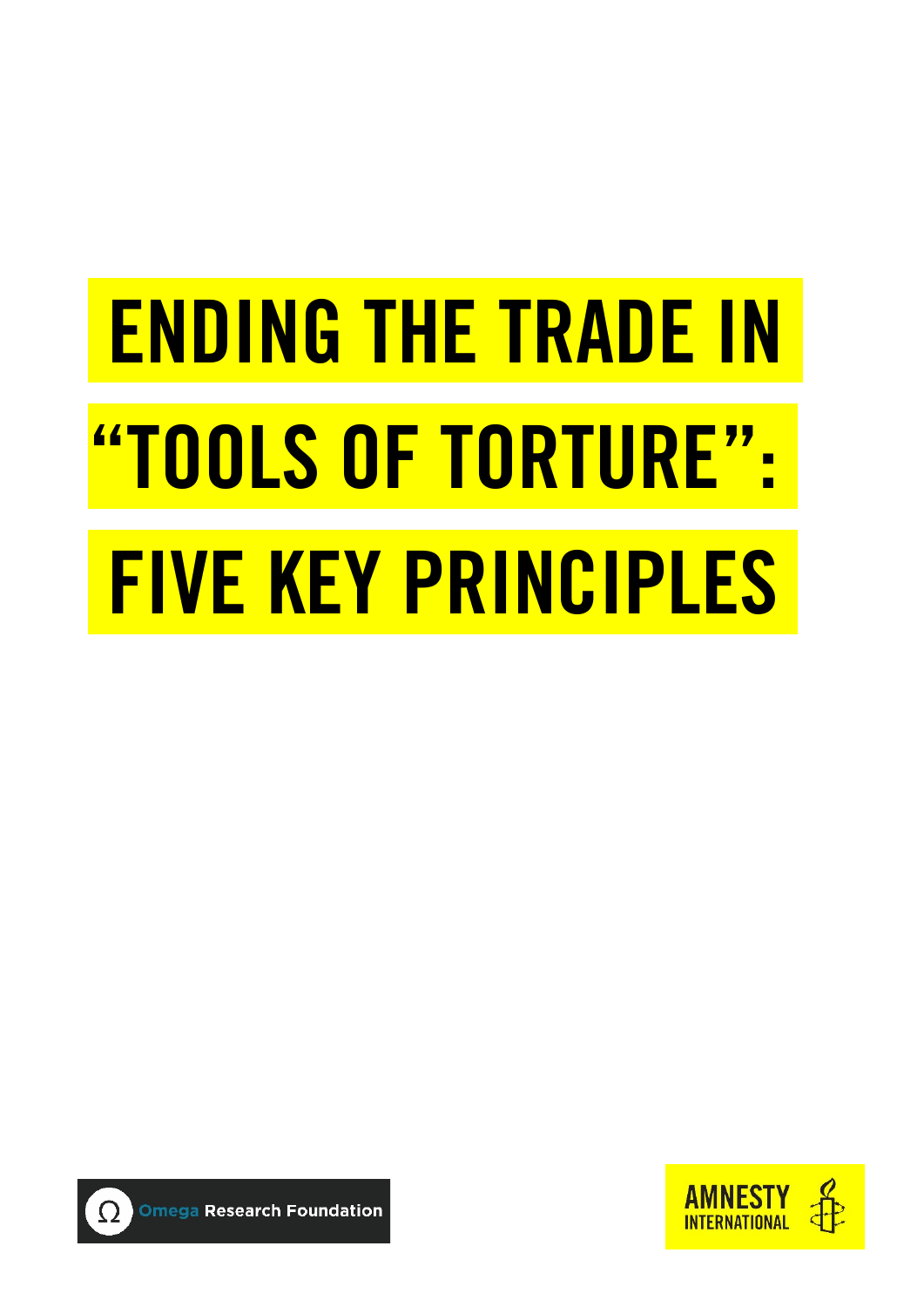## ENDING THE TRADE IN "TOOLS OF TORTURE": FIVE KEY PRINCIPLES

Every year in countries around the world, law enforcement officials subject detainees to torture and other forms of ill-treatment using a variety of equipment and techniques. This can take place on the streets, in transit, in police stations, prisons or detention centres. Some equipment - such as body worn electric shock devices, weighted leg restraints and spiked batons - is inherently abusive, while other equipment, like ordinary handcuffs, tear gas, pepper spray or Tasers, can have a legitimate role in law enforcement, but is systematically abused. Law enforcement officials also use techniques such as waterboarding, strangulation holds and hog-tying to commit acts of torture.

In 2004, following a study of the production and trade of law enforcement equipment and restraint devices, the UN Special Rapporteur on Torture urged States to introduce effective controls on such equipment. The United Nations General Assembly has subsequently called upon all States to: "*take appropriate effective legislative, administrative, judicial and other measures to prevent and prohibit the production, trade, export, import and use of equipment that have no practical use other than for the purpose of torture or other cruel, inhuman or degrading treatment or punishment."* [1](#page-1-0)

Although every State has the obligation to combat torture and other ill-treatment, concrete action by States has generally been inadequate. To end this trade in "tools of torture" and prevent torture and other ill-treatment, Amnesty International and the Omega Research Foundation are calling on all States to incorporate in their legal and administrative frameworks the following five principles:

#### 1. A BAN ON THE PRODUCTION OF AND TRADE IN INHERENTLY INHUMANE LAW ENFORCEMENT EQUIPMENT AND TRAINING

States should prohibit the production, export, import, transit, or trans-shipment<sup>[2](#page-1-1)</sup> of equipment or related training:

- That has no practical use in law enforcement other than for the purpose of capital punishment, torture and other cruel, inhuman or degrading treatment or punishment; or
- Where its use in practice has revealed a substantial risk of unwarranted injury.

States should designate as prohibited law enforcement equipment such as: body-worn electric shock equipment (so-called stun belts); direct-contact electric shock devices; spiked batons and other spiked kinetic impact devices; thumb-screws and thumb-cuffs; neck cuffs; weighted leg or hand restraints; leg or hand restraints for attachment to fixed objects; restraint chairs, shackle-boards and shackle-beds; cage beds; and execution equipment such as gas chambers, gallows and electric chairs.

States must ban technical assistance such as: training in the use of prohibited equipment; training in the inappropriate use of equipment such as employment of batons for strangulation, neck-holds or use of restraints for "hog-tying"; training in torture techniques such as water-boarding, infliction of "white noise"; use of stress positions for sustained periods; and sleep deprivation and disorientation techniques.

l

<span id="page-1-0"></span><sup>&</sup>lt;sup>1</sup> See for example, United Nations, General Assembly, 66th Session, Third Committee, Torture and other cruel, inhuman or degrading treatment or punishment, A/C.3/66/L.28 Rev 1, 8th November 2011, paragraph 24.<br><sup>2</sup> For definitions of transit and transhipment, see UNODA, Arms Trade Treaty Toolkit, Module 8 Transit and Trans-shipment, available at: https://unoda-web.s3-

<span id="page-1-1"></span>accelerate.amazonaws.com/wp-content/uploads/2015/08/2015-08-21-Toolkit-Module-8.pdf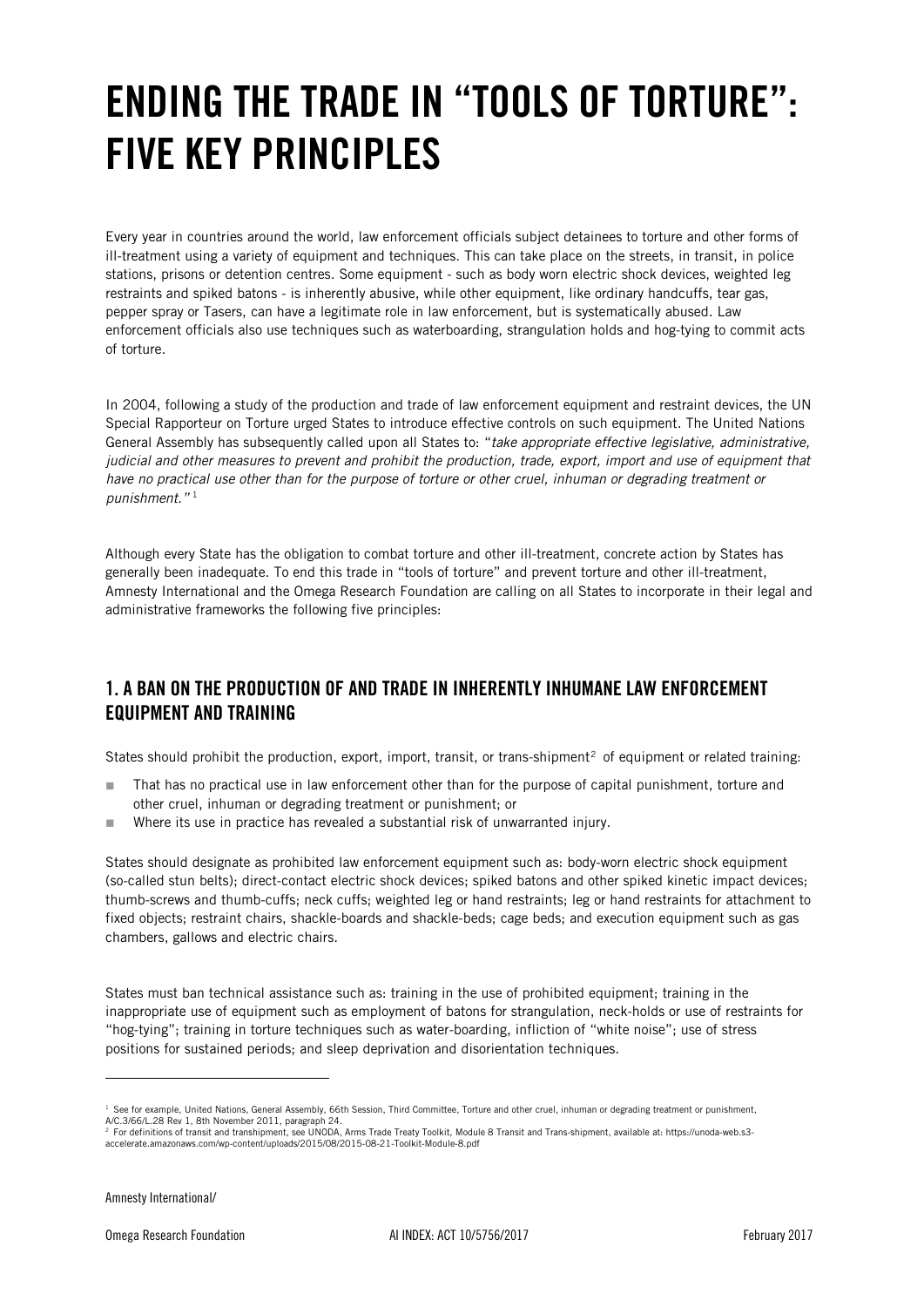States must establish a list of prohibited law enforcement equipment and related training and should regularly review and update this list to take account of new data and technological developments.

#### 2. STRICT, RISK-BASED RESTRICTIONS ON THE TRADE IN LAW ENFORCEMENT EQUIPMENT THAT COULD BE EASILY MISUSED FOR TORTURE AND OTHER ILL-TREATMENT

States should strictly regulate the import, export, transit or trans-shipment of equipment and associated technical assistance and training that can be used legitimately in a manner consistent with UN standards for law enforcement, but nevertheless can also be misused for torture and other ill-treatment.

Controlled equipment would include ordinary hand cuffs; truncheons and batons; kinetic impact projectiles and launchers, including plastic and rubber bullets; electric shock projectile weapons (Tasers); and riot control agents and appropriate means of delivery.

States must establish a list of controlled equipment and related technical assistance which must be regularly reviewed and updated to take account of new data and technological developments. If there is a substantial risk that the equipment would be used for purposes of torture and other ill-treatment by the recipient law-enforcement authority, or be diverted to another unauthorised end-user, States should not authorise the transfer.

#### 3. A COMPREHENSIVE NATIONAL TRADE CONTROL SYSTEM

States must establish a comprehensive national trade control system to vet prospective transfers of controlled equipment. Decisions to grant export authorisations for controlled law enforcement equipment should be made on a case-by-case basis by the competent authority in the State where the applicant is based.

To evaluate licence applications, the authority should take into account relevant information derived from UN and regional human rights monitors and respected NGOs, relating to the activities of the proposed law enforcement end users, in particular their compliance with human rights law and standards and their reported use, misuse and regulation of law enforcement equipment. States must regularly review export licences; in the event of the emergence of any substantial risk of misuse, states must immediately suspend licences pending further review.

The control system should also incorporate:

- a legal framework to strictly regulate brokering, transport and other services that includes registration of operators and licensing of their activities;
- end-use controls through verifiable written undertakings and subsequent end use monitoring mechanisms;
- **EXECRIPTION** criminal or other proportionate sanctions for any violation of relevant trade legislation;
- a system of detailed record-keeping of all international trade and transactions of law enforcement equipment processed through the national control system.

#### 4. REPORTING AND INFORMATION SHARING ON THE TRADE IN "TOOLS OF TORTURE"

States should inform their legislature and share information with other States about measures taken to regulate the trade in law enforcement equipment and technical assistance. They should publish an annual report in a timely

Amnesty International/

Omega Research Foundation **AI INDEX: ACT 10/5756/2017** February 2017